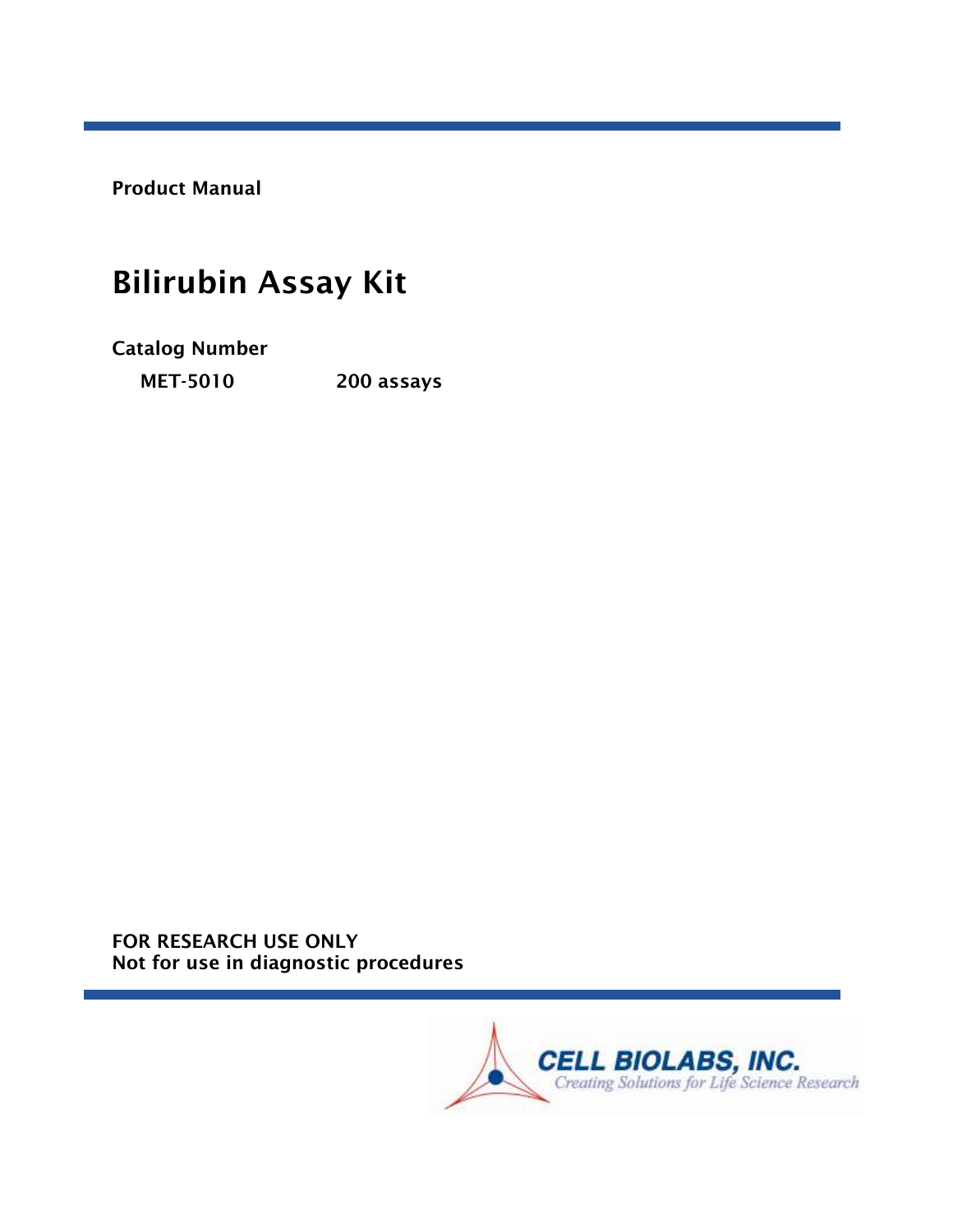#### **Introduction**

Bilirubin is an open chain molecule containing four pyrrole-like rings that forms during the breakdown of heme. Bilirubin is excreted in urine and bile and can also be found in low levels in plasma. Three principle forms of bilirubin are found in plasma: conjugated (to glucuronic acid; also called direct bilirubin which makes bilirubin water soluble), unconjugated, or bound to serum albumin. Eventually, bilirubin is degraded in the liver to be removed from the body. While high levels of bilirubin in serum have been correlated with jaundice, hepatitis, Gilbert's syndrome, and drug toxicity, low levels of bilirubin have been correlated with cardiovascular disease, diabetes mellitus, and metabolic syndrome.

Cell Biolabs' Bilirubin Assay Kit is a simple colorimetric assay that measures the amount of total bilirubin present in plasma, serum, urine, cell lysates, or tissue lysates in a 96-well microtiter plate format. The kit has a detection sensitivity limit of 0.5 mg/dL bilirubin. Each kit provides sufficient reagents to perform up to 200 assays\*, including blanks, bilirubin standards and unknown samples. Sample bilirubin concentrations are determined by comparison with a known bilirubin standard.

#### *\*Note: Each sample replicate requires 2 assays, one treated with a Diazo Reagent and one without (negative control). The Net OD is calculated from the difference in OD readings from the two wells.*

## **Assay Principle**

Cell Biolabs' Bilirubin Assay Kit measures the total bilirubin within serum, plasma, urine, cell lysates, or tissue lysate samples. The assay is based on the Jendrassik-Grof method (Ref. 1) in which diazotized sulfanilic acid reacts with bilirubin to form azobilirubin, the latter of which can be detected at an OD of 540 nm (Figure 1). Since unconjugated bilirubin and bilirubin bound to albumin react very slowly, an accelerant is added to the reaction to allow for measurement of total bilirubin.

Diazotized Sulfanilic Acid + Total Bilirubin + Accelerant  $\rightarrow$  Azobilirubin (540 nm)

## **Related Products**

- 1. MET-5007: Cholic Acid ELISA Kit
- 2. MET-5005: Total Bile Assay Kit (Fluorometric)
- 3. STA-631: Total Bile Assay Kit (Colorimetric)
- 4. STA-361: Human ApoAI and ApoB Duplex ELISA Kit
- 5. STA-362: Human ApoAI ELISA Kit
- 6. STA-363: Human ApoAII ELISA Kit
- 7. STA-364: Human ApoCI ELISA Kit
- 8. STA-365: Human ApoCII ELISA Kit
- 9. STA-366: Human ApoCIII ELISA Kit
- 10. STA-367: Human ApoE ELISA Kit
- 11. STA-368: Human ApoB-100 ELISA Kit
- 12. STA-391: HDL and LDL/VLDL Cholesterol Assay Kit

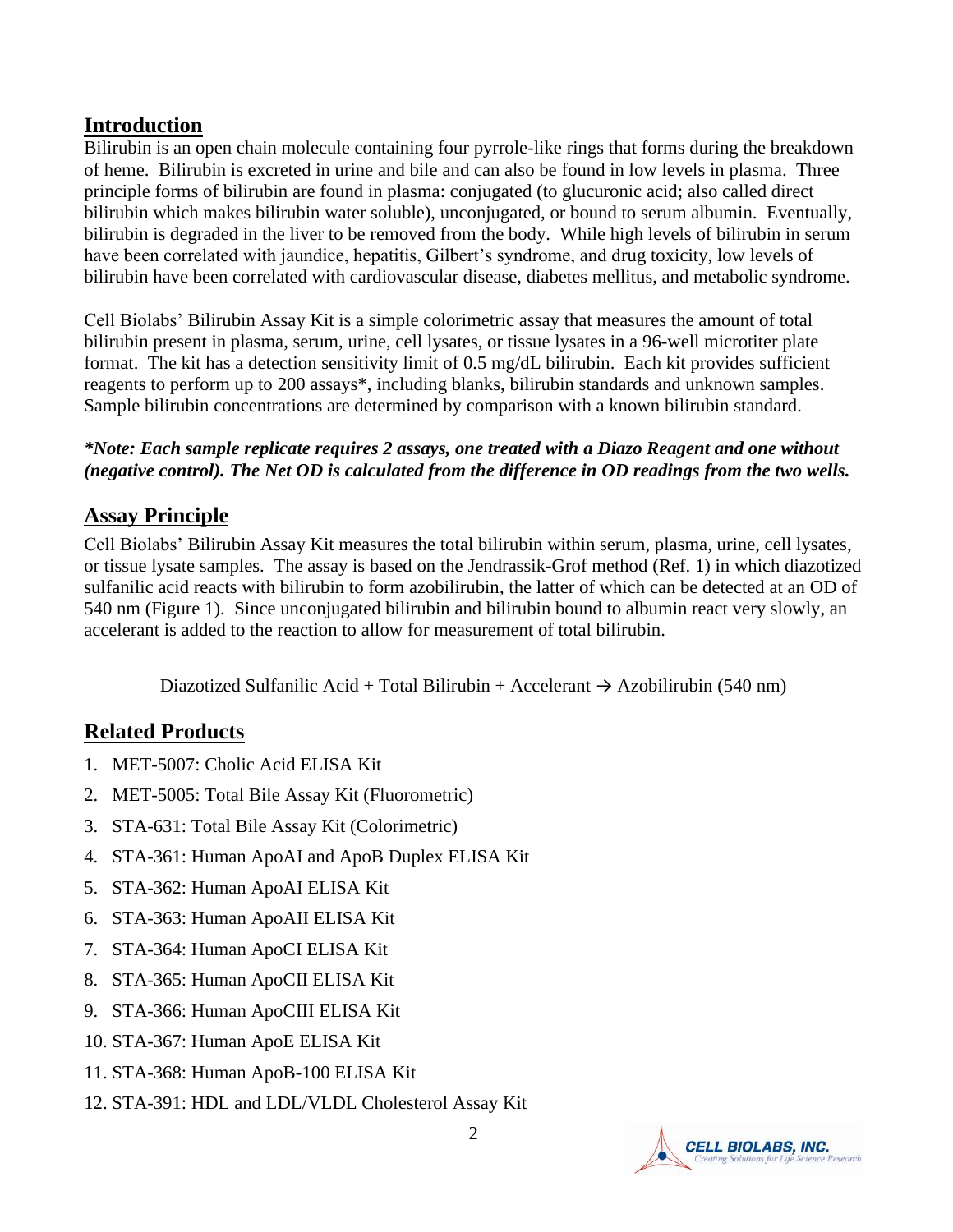## **Kit Components**

- 1. Bilirubin Standard (Part No. 50101C): One 240 µL vial of an 800 mg/dL solution in DMSO.
- 2. Accelerant (Part No. 50102C): One 30 mL bottle.
- 3. Diazo Reagent (Part No. 50103C): One 6 mL bottle.
- 4. Negative Control Reagent (Part No. 50104C): One 6 mL bottle.
- 5. Assay Reagent A (Part No. 50105C): One 15 mL bottle.
- 6. Assay Reagent B (Part No. 50106C): One 1.5 mL vial.

# **Materials Not Supplied**

- 1. 96 well plate or 96 well strips
- 2. Distilled or deionized water
- 3. 1X PBS
- 4. 10 μL to 1000 μL adjustable single channel micropipettes with disposable tips
- 5. 50 μL to 300 μL adjustable multichannel micropipette with disposable tips
- 6. Multichannel micropipette reservoir
- 7. Microplate Spectrophotometer

## **Storage**

Store the kit at -20ºC.

# **Preparation of Reagents**

• Accelerant, Diazo Reagent, and Negative Control Reagent: Warm at 37°C for 5-10 minutes until completely thawed. Vortex on high speed for 30 seconds or until completely resuspended.

## **Preparation of Samples**

Samples should be assayed immediately or stored at -80ºC prior to performing the assay. Optimal experimental conditions for samples must be determined by the investigator. The following recommendations are only guidelines and may be altered to optimize or complement the user's experimental design. A set of serial dilutions is recommended for samples to achieve optimal assay results and minimize possible interfering compounds. Run proper controls as necessary. Always run a standard curve with samples.

- Tissue Lysates: Sonicate or homogenize tissue sample in cold PBS and centrifuge at 10,000 x g for 10 minutes at 4ºC. Aliquot the supernatant for storage at -80ºC. Perform dilutions in deionized H<sub>2</sub>O.
- Cell Lysates: Wash cells 3 times with cold PBS prior to lysis. Lyse cells with sonication or homogenation in cold PBS and centrifuge at 10,000 x g for 10 minutes at 4<sup>o</sup>C. Aliquot the supernatant for storage at -80°C. Perform dilutions in deionized H<sub>2</sub>O.

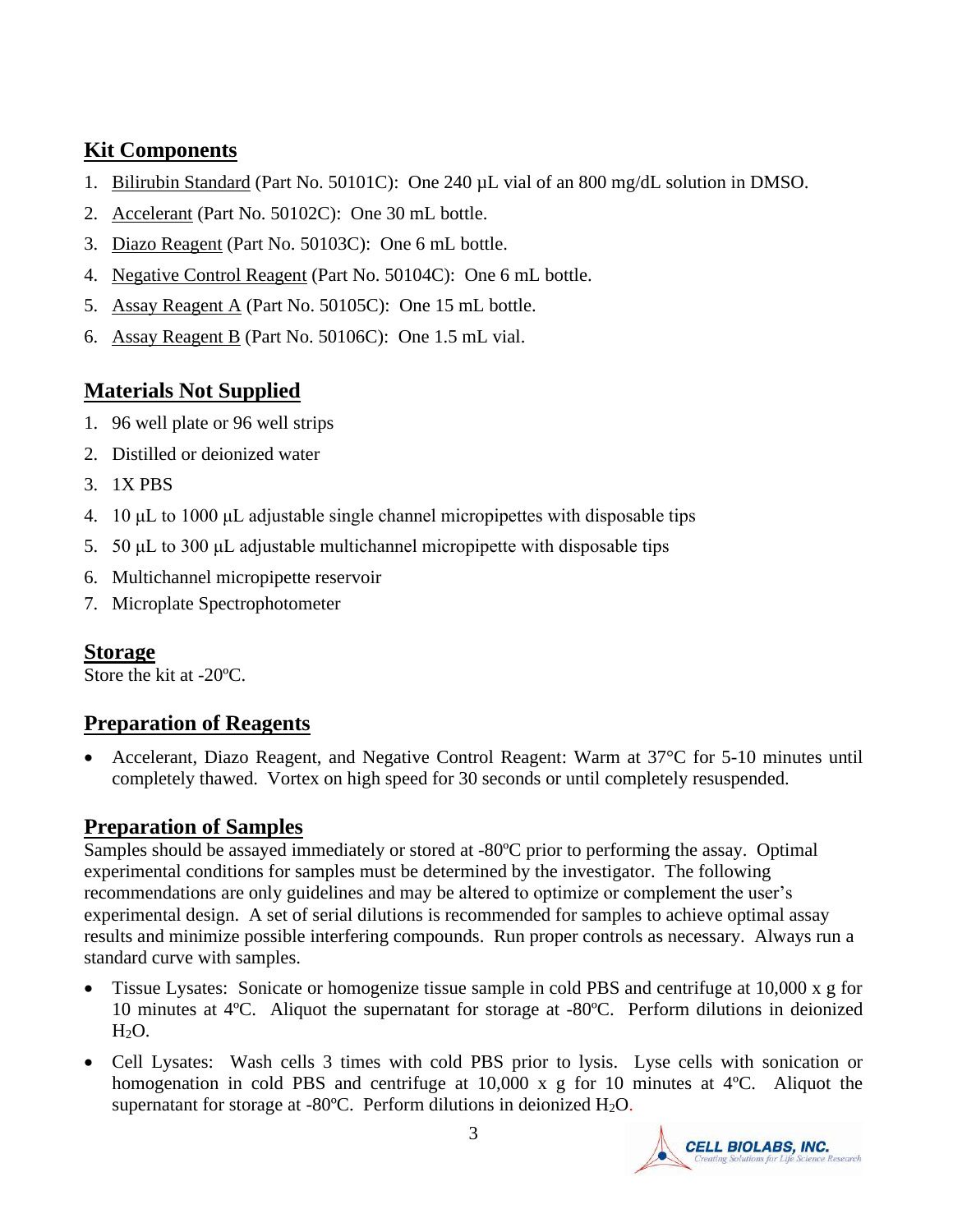- Serum: Avoid hemolyzed and lipemic blood samples. Collect blood in a tube with no anticoagulant. Allow the blood to clot at room temperature for 30 minutes. Centrifuge at 2500 x g for 20 minutes. Remove the yellow serum supernatant without disturbing the white buffy layer. Aliquot samples for testing and store at -80 $^{\circ}$ C. Perform dilutions in deionized H<sub>2</sub>O as necessary.
- Plasma: Avoid hemolyzed and lipemic blood samples. Collect blood with heparin or citrate and centrifuge at 2000 x g and 4ºC for 10 minutes. Remove the plasma layer and store on ice. Avoid disturbing the white buffy layer. Aliquot samples for testing and store at -80ºC. Perform dilutions in deionized  $H_2O$  as necessary.

## **Preparation of Standard Curve**

Prepare fresh Bilirubin standards by diluting in deionized H<sub>2</sub>O according to Table 1 below.

| <b>Tubes</b> | 800 mg/dL Bilirubin<br>Standard $(\mu L)$ | Deionized H <sub>2</sub> O<br>$(\mathsf{\mu L})$ | <b>Resulting Bilirubin</b><br>Concentration (mg/dL) |
|--------------|-------------------------------------------|--------------------------------------------------|-----------------------------------------------------|
|              | 12                                        | 288                                              | 32                                                  |
|              | 150 of Tube #1                            | 150                                              | 16                                                  |
|              | 150 of Tube $#2$                          | 150                                              |                                                     |
|              | 150 of Tube #3                            | 150                                              |                                                     |
|              | 150 of Tube #4                            | 150                                              |                                                     |
|              | 150 of Tube #5                            | 150                                              |                                                     |
|              | 150 of Tube #6                            | 150                                              | 0.5                                                 |
|              |                                           | 150                                              |                                                     |

#### **Table 1. Preparation of Bilirubin Standards.**

#### **Assay Protocol**

Each Bilirubin standard and sample should be assayed in duplicate or triplicate. A freshly prepared standard curve should be used each time the assay is performed. For each reaction using Diazo Reagent, a second well containing Negative Control Reagent instead of Diazo Reagent should be performed to determine background (see step 3 below).

- 1. Add 50 µL of the diluted Bilirubin standards or samples to the 96-well microtiter plate.
- 2. Add 125 µL of Accelerant to each well and mix the well contents thoroughly.
- 3. Add 25 µL of Diazo Reagent (or 25 µL of Negative Control Reagent to negative control wells)
- 4. Add 75 µL of Assay Reagent A to each well.
- 5. Incubate at room temperature for 1 hour protected from light.
- 6. Add 5 µL of Assay Reagent B to each well.
- 7. Read the plate at wavelength of 540 nm using a 96-well plate spectrophotometer.
- 8. Calculate Net OD for each sample by subtracting OD from negative control wells from each sample well.

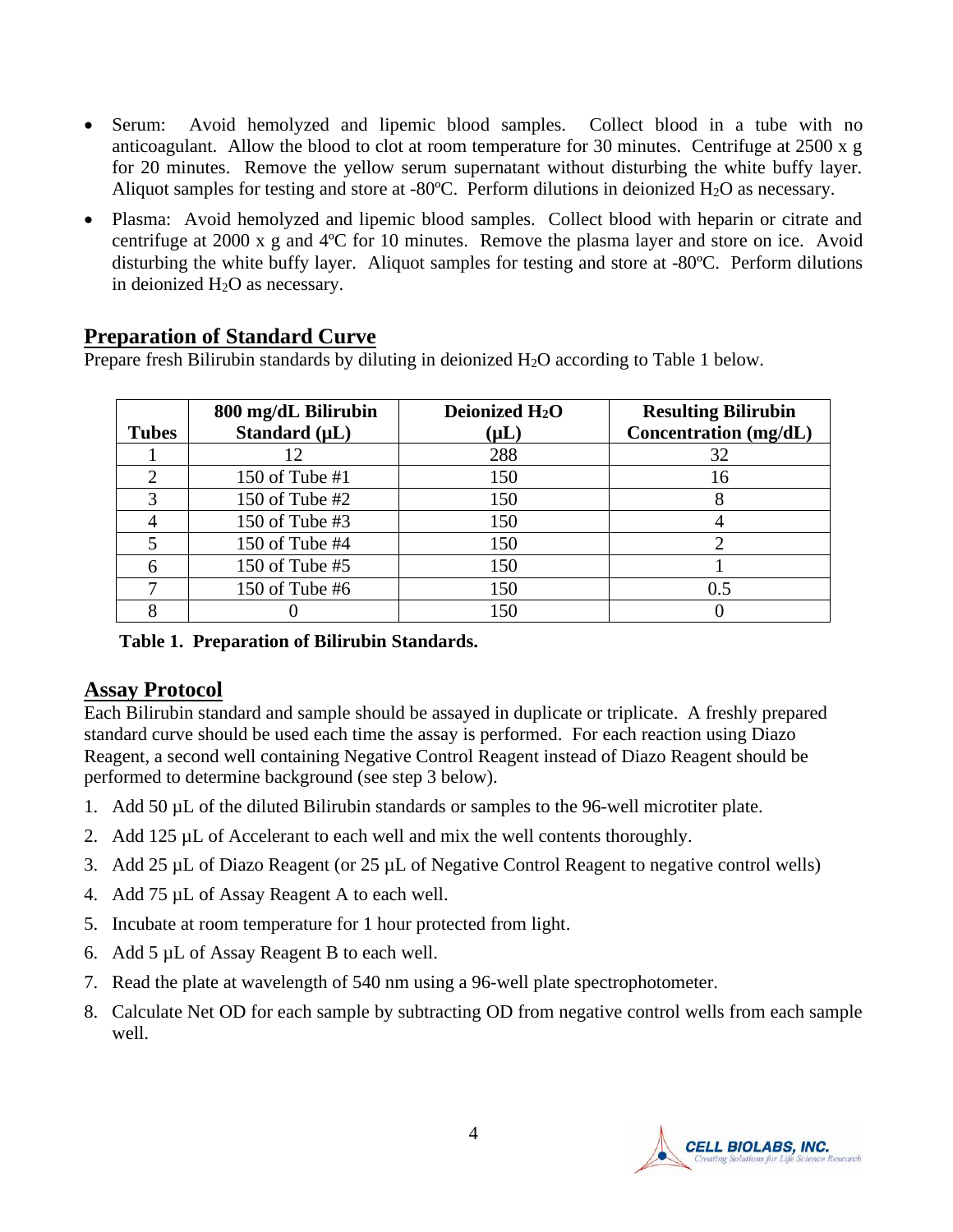## **Example of Results**

The following figures demonstrate typical Bilirubin Assay results. One should use the data below for reference only. This data should not be used to interpret or calculate actual sample results.



**Figure 1: Total Bilirubin Standard Curve.** 

## **References**

- 1. Jendrassik L, Grof P. (1938) *Biochem Z* **297**: 81-89.
- 2. Doumas BT, Perry BW, Jenderzejczak B, and Katona V. (1982) *Clin. Chem* **28**: 2305-2308.
- 3. McPhaul L, Kershaw M, Tilque D, and Eckfeldt JH. (1985) *Clin. Chem.* **31**: 1229-1231.
- 4. Rand RN and di Pasqua A., (1962) *Clin. Chem.* **8**:570-578.
- 5. Doumas BT, Yein F, Perry B, Jenderzejczak B, and Kessner A., (1999) *Clin. Chem.* **45**:1255-1260.

## **Recent Product Citations**

1. Nozawa, N. et al. (2021). 5-aminolevulinic acid and sodium ferrous citrate ameliorate muscle aging and extend healthspan in Drosophila. *FEBS Open Bio*. doi: 10.1002/2211-5463.13338.